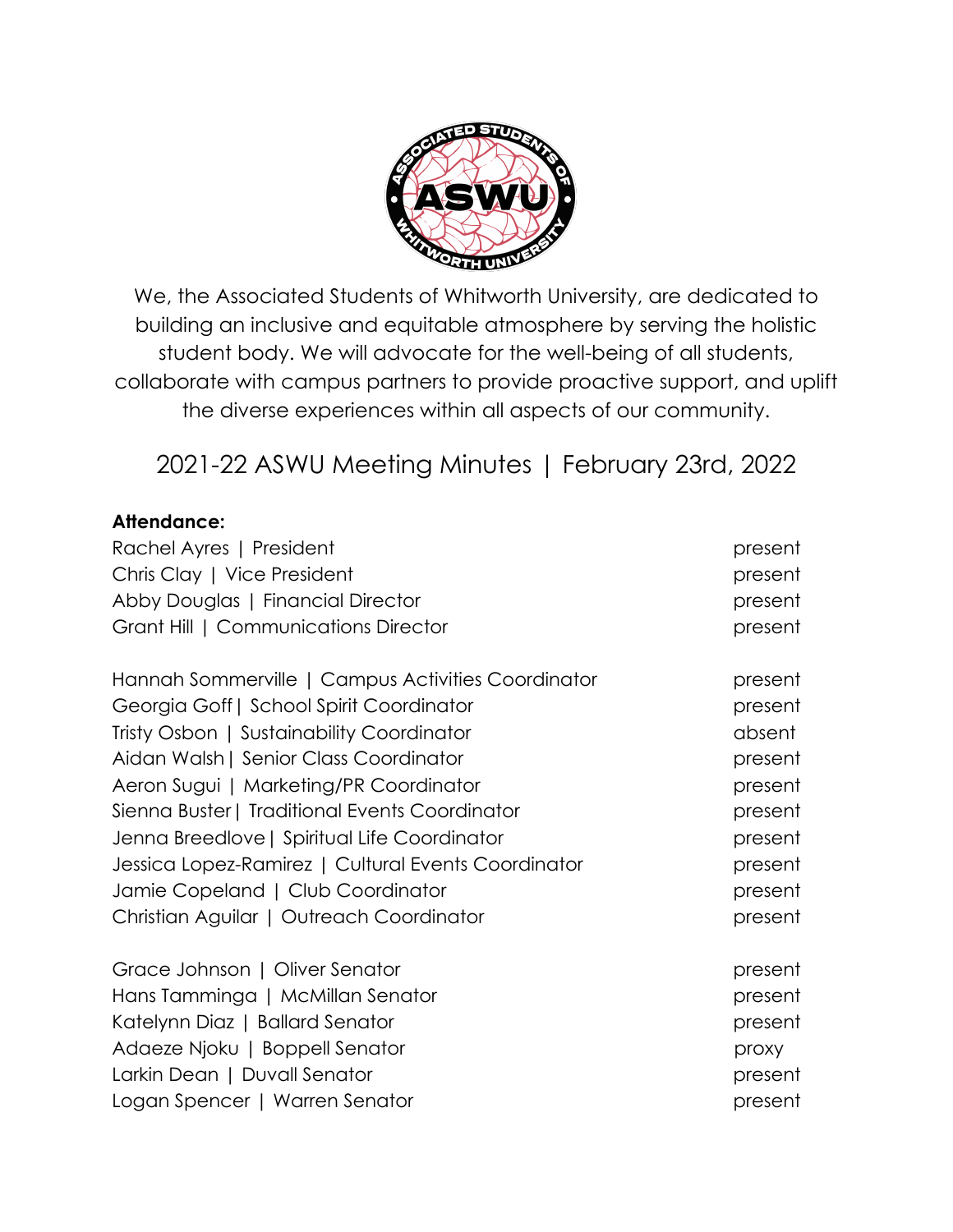| Samie Schaffer   Arend Senator              | present |
|---------------------------------------------|---------|
| Rebecca Kay   Stewart Senator               | present |
| Kyle Marquez   Baldwin-Jenkins Senator      | present |
| Reeshika Sharma   Off-Campus Senator        | present |
| Michael Lie   International Student Senator | present |
| Payton Wyatt   Neighborhood Senator         | present |
| Munya Fashu-Kanu   Off Campus Rep           | present |
| Marie Fenske   Off Campus Rep               | proxy   |
| Courtney Cossette   Off Campus Rep          | present |
| Jamie Furr   Off Campus Rep                 | present |
| Makayla Pugmire   Off Campus Rep            | present |
| Michelle Lie   Incoming Student Rep         | present |
| Elisa Vigil   Incoming Student Rep          | late    |
| Hannah Loesch   Village Rep                 | present |

 $\_$  , and the set of the set of the set of the set of the set of the set of the set of the set of the set of the set of the set of the set of the set of the set of the set of the set of the set of the set of the set of th

\_\_\_\_\_\_\_\_\_\_\_\_\_\_\_\_\_\_\_\_\_\_\_\_\_\_\_\_\_\_\_\_\_\_\_\_\_\_\_\_\_\_\_\_\_\_\_\_\_\_\_\_\_\_\_\_\_\_\_\_\_\_\_\_\_\_\_\_\_\_\_\_\_\_\_\_\_\_

Meeting brought to order at 1700.

Mission statement read by Jamie C.

#### *Motion to Approve Minutes*

Moved by Jamie F, Seconded by Rebecca

Discussion: None

In favor: 20 | Opposed: 0 | Abstaining 0 Motion passes

### **Club Coordinator Updates**

Jamie C: Today we have USAS and ChAOS club updates.

- USAS

Zack: Hi I am Zack McGuckin. I am a journalism and mass communication major. I am a facilitator for USAS. This year our people on leadership are busy so we haven't done much. A handful of us in touch with broader leadership have been discussing changing the model of our club structure to be more effective

 $\_$  , and the set of the set of the set of the set of the set of the set of the set of the set of the set of the set of the set of the set of the set of the set of the set of the set of the set of the set of the set of th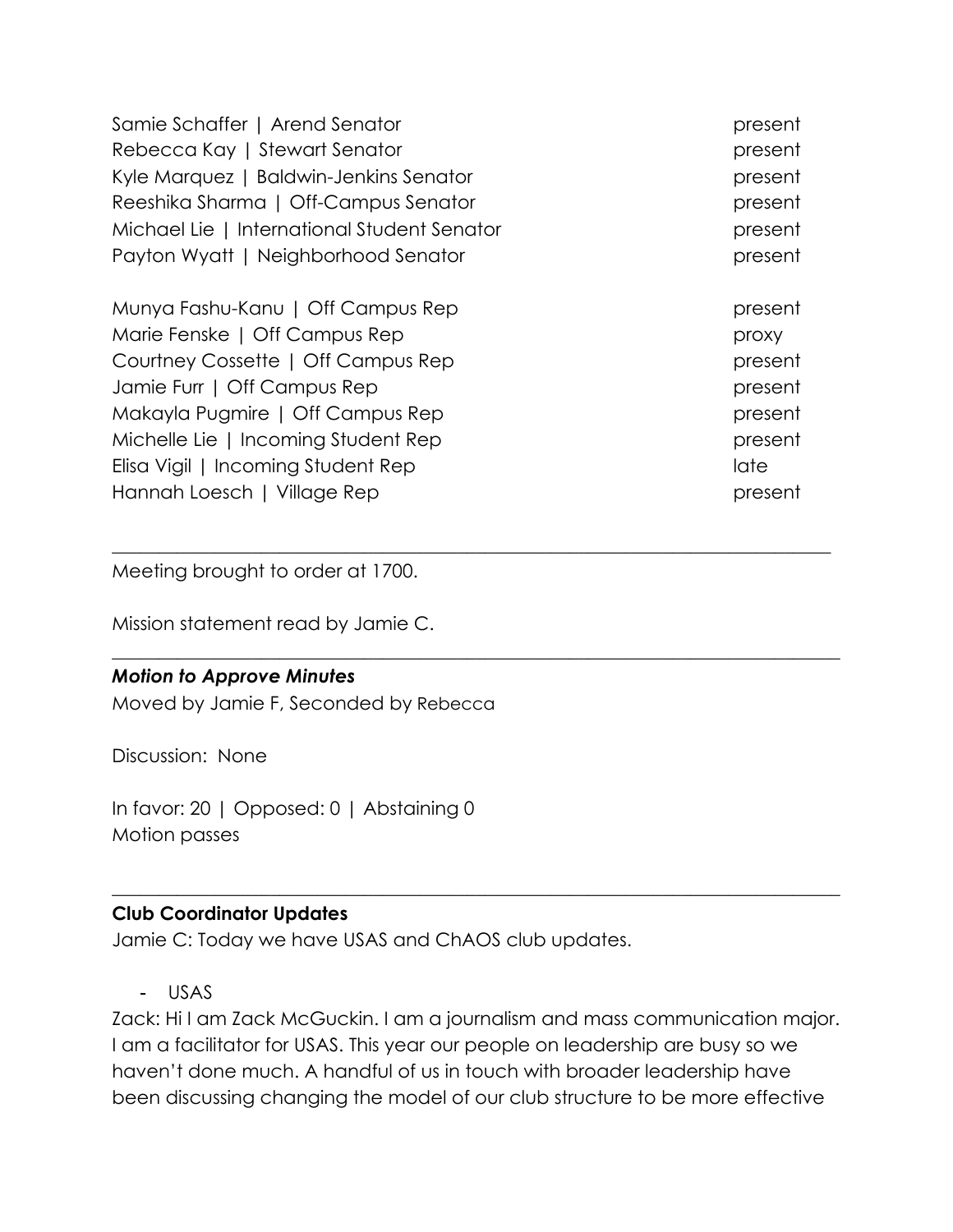and we won't fall into traps of putting too much on certain people to be efficient. We are planning on changing the structure and getting new leadership and working with Jamie on the constitution. We have had communication struggles and some people I haven't talked to yet about changing the structure. I will connect as soon as possible. We will have a consensus that is more constructive based on feedback.

Jamie C: Any questions?

Munya: Do you have any events?

Zack: We are hoping to transition to a new structure in the spring and part of the constitution in the future is having elections at the start of spring so new leadership and mentorship happens. There will be events soon, but I am not planning them because there will be new leadership.

Makayla: If a student is interested in applying, how do they do that?

Zack: We will have 4 committees. A workers rights committee for campaigns related to workers' rights on campus. Also, a collective liberation committee, a media committee for posters and things, and a organizational committee which would be related to reporting to ASWU meetings or budget fundraisers and each committee has 2 chairs. Those are our different positions. We will post soon on Instagram as soon as I connect with other leadership people. People can apply if they are interested.

- ChAOS

Savannah: Hi, I'm Savannah one of the presidents of chaos club. Izy is the other president. Our purpose is to foster a community in biology, chemistry and health science students and also planning fun events. One event we recently did was stress night to make slime and stress balls and show a Christmas movie at Christmas time. We did primetimes with science experiments and academic events like peer advising night and meeting chemistry professors. This semester we had a meeting and planning night and we may be doing a jeopardy with professors. Also, another peer advising night, sharing opportunities to present research, and an elementary science fair.

Jamie C: Any questions?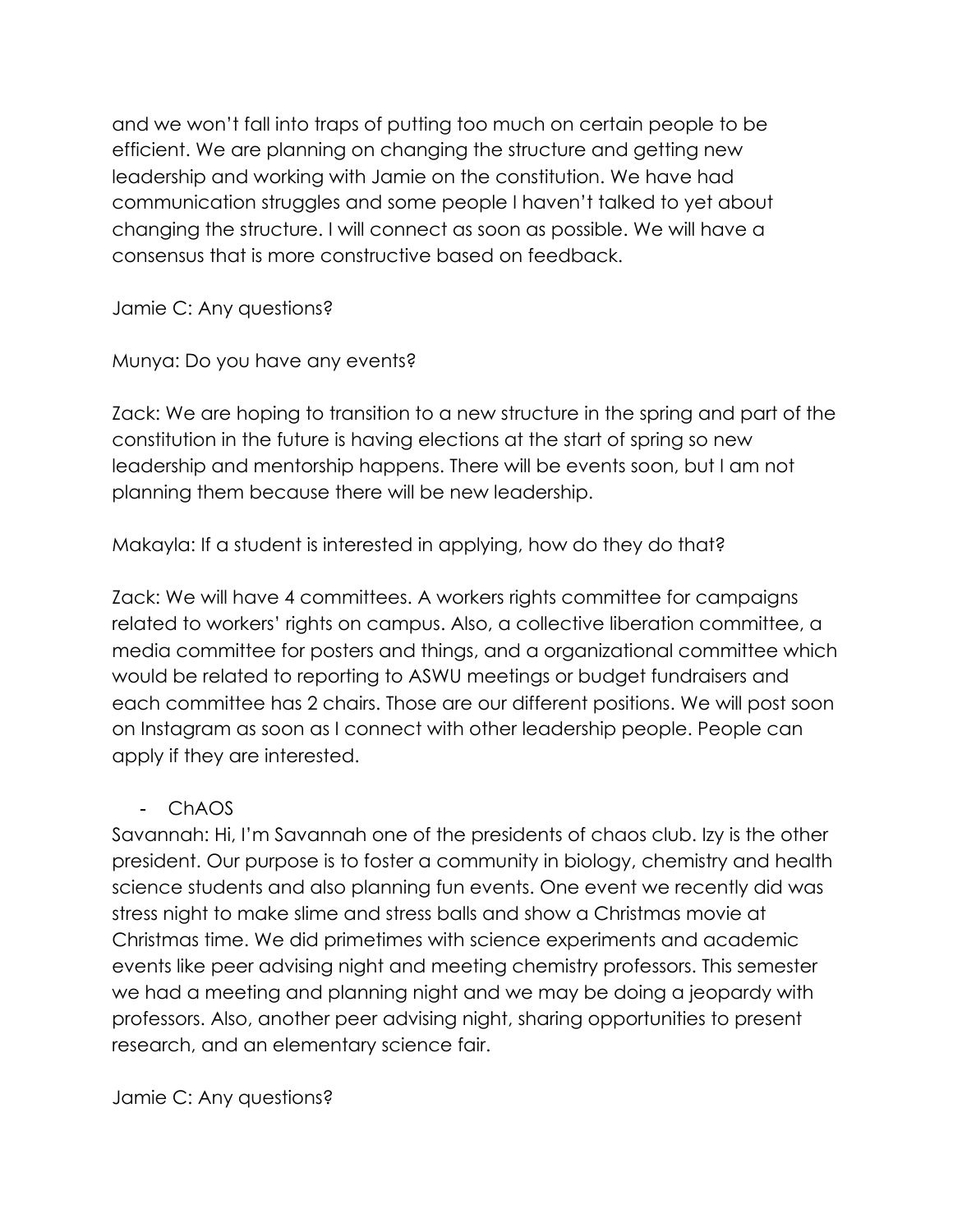- Club Chartering: Association of Minorities in Pre-Med Jamie C: We are voting tonight on the association of minorities in pre-med, Luis is going to tell us more about the club.

Luis: Thanks for letting me be here. This club is to address inequalities in today's political and healthcare landscape. We want to create a space where people can feel safe to express curiosities and learn more about inequalities because it is more than just racial lines and socioeconomic classes and so we want to make a space for all types of minorities. It is open to anyone who wants to join. We are interested in bringing in all different types of backgrounds people who work in the field to promote inclusion and to show everyone that they have a spot in this field, and it isn't exclusive to one type of person. We are trying to build connections and we have speakers lined up and we are excited to work with the WSU medical school diversity club and will be working close with them and we have a panel set up if we get chartered. That was broad but I'm excited to answer any questions.

Makayla: Is this predominantly educational based or social based? What are your goals for events?

Luis: I understand the question of how it would be different than the premed club that already exists on campus. We would be collaborating with the premed club and hosting educational events with them, but this club would have more focus on social aspects which are not talked about a lot with educational types of clubs. We would provide different opportunities to grow perspectives.

Abby: Have you reached out to the premed club to see if you can combine missions with them?

Luis: Yes, we did reach out and they are happy to cohost events when it came down to admission-oriented events and other events, but our focus is more around not just helping the community in Spokane but focused around the community of healthcare perspectives.

Elisa: Do you have an advisor?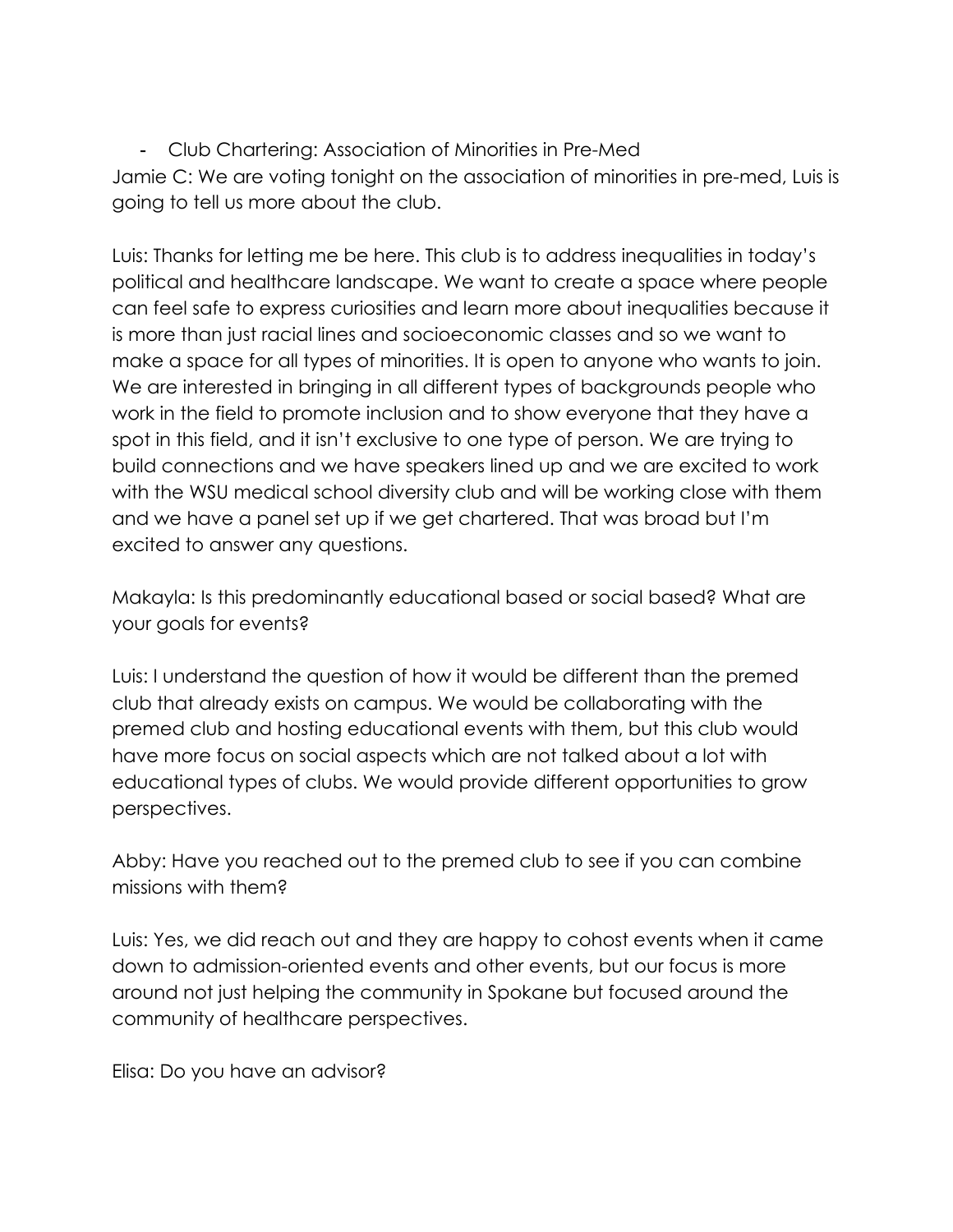Luis: Yes, it is Dr. Aaron Putzke. He approved and signed.

Logan: is current premed club not a safe space to talk about these issues?

Luis: It's not because they are a bad space, but the premed club wasn't active much for a year and hasn't been updated their Instagram since 2019. Students said they only did 1 social event last year, so this club would be as inclusive as possible, and we understand covid has been tough and some club suffered but now that premed is starting back up we can communicate that we are back strong to build relationships.

# *Motion to Approve the Association of Minorities in Pre-Medicine*

Moved by Michelle, Seconded by Munya

## Discussion:

Abby: I have strong hesitancies from a budget perspective because I think as admirable as it is as a mission, it seems like they need to combine missions with another club, and I don't know why that connection couldn't be made with the existing premed club. It seemed like they would be welcoming, and the effort was lacking. From a budget standpoint, by saying we can afford another club version, we are saying we can afford that for anyone to do this. As much as I love the mission, I think we can do it without having to pay for two similar clubs.

Jamie C: Within the club charter meeting and conversations, at first, I had hesitations because they hadn't reached out to the premed club. Their only proof of inactivity of premed club was it being inactive on Instagram. Not everyone uses Instagram. So, my hesitancy was little communication. Now that there is communication with the premed club that feels a little better, but the committee had some similar concerns with there being two similar groups on campus instead off combining them and having a leadership position for DEI advocacy in premed and they can help plan events bringing in minority speakers. My committee also talked about minorities in stem club instead of specific to premed. That is another idea.

Aidan: Is there not a diversity position in the premed club?

Jamie C: No. I would have to look over the constitution but it's probably president, vice president, secretary, and treasurer. Clubs can change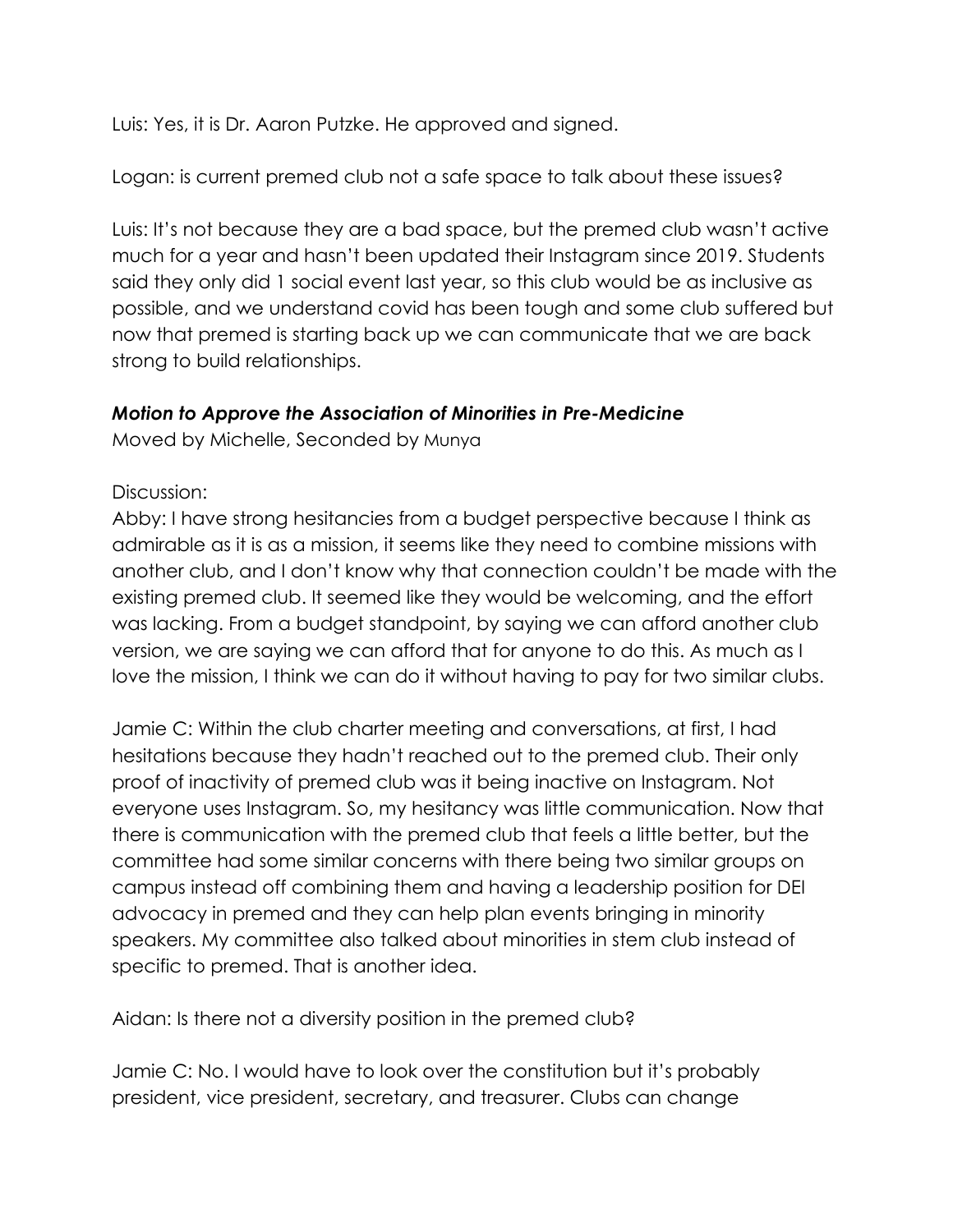constitutions anytime and can do whatever, but it must be in line with our guidelines.

Jason: I would caution us against telling other chartered clubs what positions they should and shouldn't have since they are already chartered.

Christian: Could we table this and have him have a conversation with premed if they want to add that position to address Jason's concern and seeing if they would be open to that?

Jason: Yes, that's an option.

Jessica: I understand the budget perspective, but I have hesitations with voting against it. This whole year we have chartered all clubs so it's unfair that this club and upcoming clubs are unchartered because of budget concerns. We may need to figure out a better system for that. As a minority myself, having a safe space and safe community is important in the education system. It's a good encouragement way for students to stay in those programs of education. I personally am not finance oriented but from my view I think it should be chartered.

Abby: I am not saying we cannot afford the club, but we cannot afford if every club did this. Its unfair to let one club do it and not other clubs. We are opening the door to say we can have multiple versions of a club. It's hard to draw that line later if a problem arose.

Makayla: Jamie you mentioned the proposition of Minorites in STEM. I think its inclusive and advocating for minority driven spaces is empowering but also it is not necessarily just premed but most stem areas. I don't know how it would work whether it is a friendly amendment or whatever, but I would like to talk to them and see if they are open to expanding their mission and goal. I feel like we could further and broaden the perspective of the club dynamic without shutting out the voices needing to be heard of minority students.

Jason: We cannot do a friendly amendment on that it because it changes the mission. You could table it and see if they want to make the changes.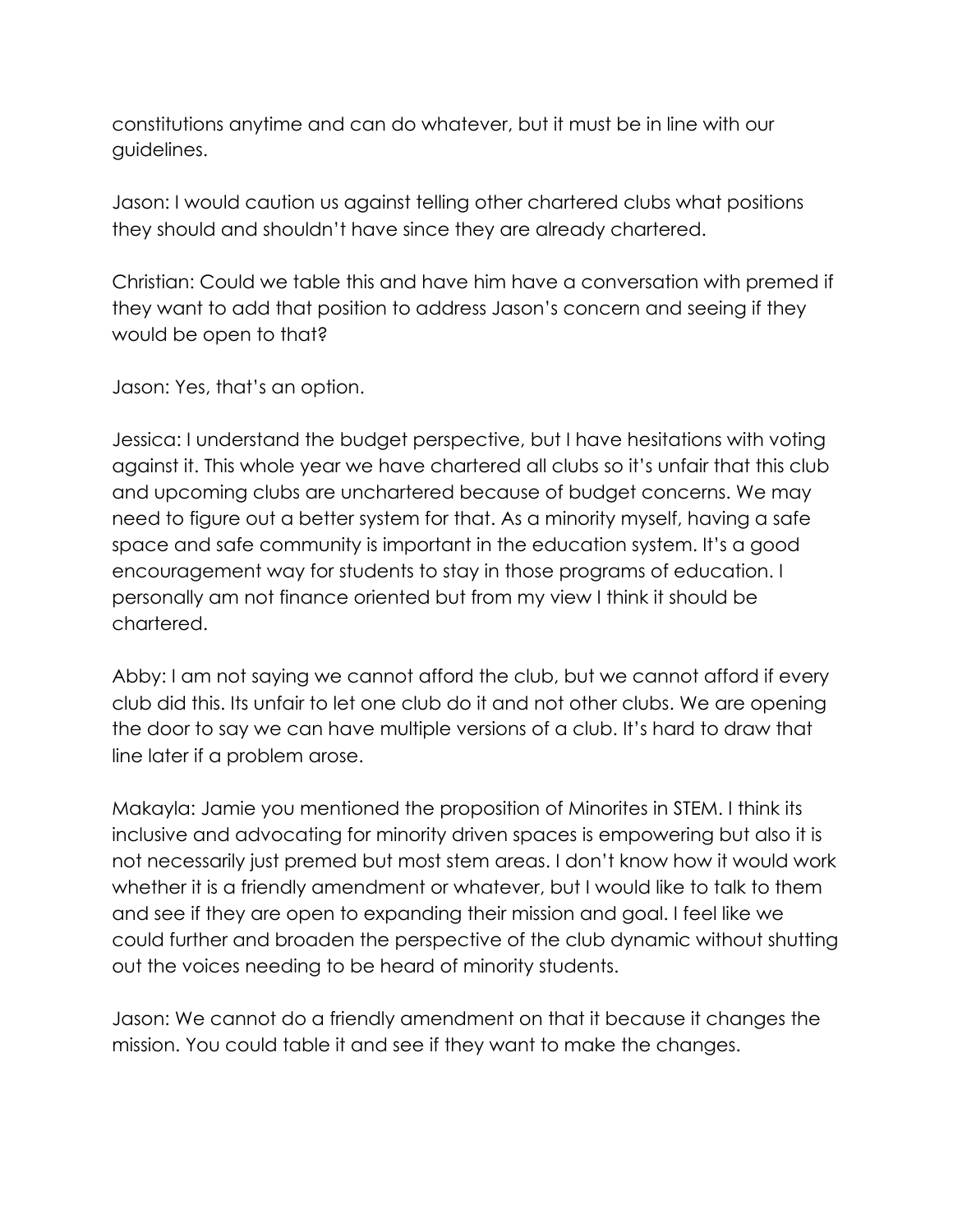Elisa: What are other clubs and majors with minority clubs? We could get lash back if there are already minority clubs on campus.

Jamie C: There is cultural clubs but no "minorities in…" club.

Rachel: We have a tabling on the table and seeing if they want to work with other clubs or changing, but we are presented with a constitution from one club. I would encourage us to think about just this club and say yes or no on that. We can table but remember the beginning idea as well.

Hans: I think most of us agree the club is good, but we have to consider the future context. Is this plausibly something that could happen a lot? Is this trend going to keep going, have we seen it before?

Abby: I don't know but my point is if it did happen, we could not support that amount of clubs. Its more logical and fair to say we are doing one version and maybe work to combine or another solution. We would be setting the line now so there is one version, and we don't have to that problem. Idk if this will be a trend.

Aeron: I am for this club but going off what Makayla said, we can think about broadening the perspective and mission of the club. The club's name is very niche and limiting. If it was the association of minorities in pre professional programs that would be better so it's open to everyone.

Jenna: My fear is would this draw people away from the premed club and leave a separation and only white people in premed because that feels counter-productive in what they are doing because premed wasn't not a safe space before. If it wasn't, that would make sense. We can't predict the shift but it could be concerning.

Logan: The idea of this being an association of minorities for every major could encompass a lot but if you focus on stem or pre-professional tracks it would be a good idea.

Chris: Looking at it from a perspective of the current vote, its difficult when it's a field that isn't represented properly from underrepresented populations. Attributing it to the stem field is proactive in applying our budget for the future.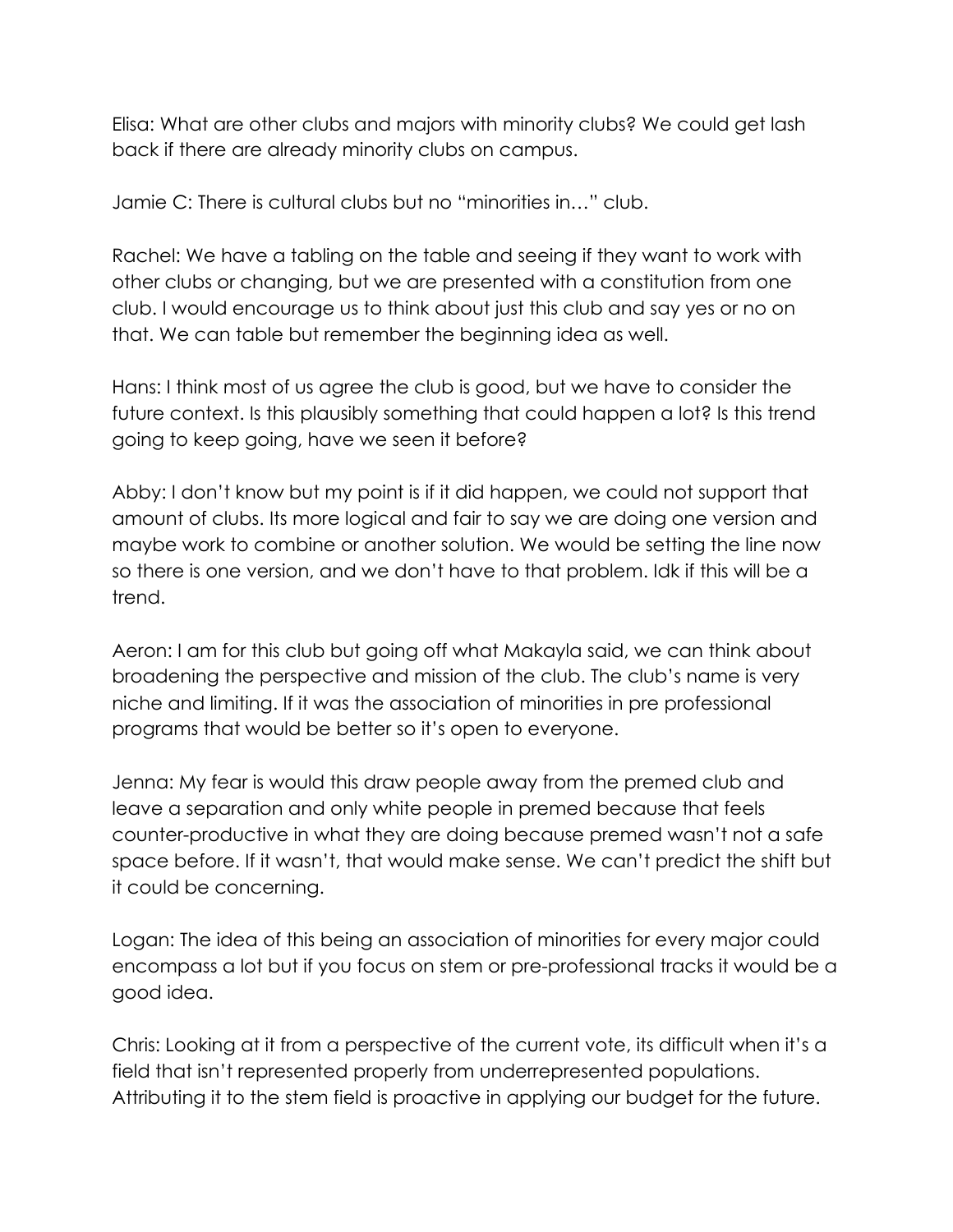Logically we won't be able to coordinate all the clubs in our budget. One stem club could allow us to be proactive and cut costs in the future. Look for that expansion because it could be good for networking opportunities and an inclusive space for those who want to operate in that space. I am a stem major and operating with those from privileged backgrounds, it's difficult to speak about our experiences. This idea can match our mission statement and be proactive in trying to incorporate a club that a whole building is dedicated to now.

Rachel: Not to say its an analogy but correct if I'm wrong, we passed storytellers club. We have english department club too. This is a two-club same purpose thing as well. We passed that. I think to our mission statement as well. It's how we base our decisions. Great conversations and this is very complex.

Makayla: From core classes you may have heard of tragedy of the commons and reiterating the idea of being able to support students in ways other than just approving and disproving this club. I encourage for this to be tabled for dialogue with the students involved in this process so we can find effective ways to bring this up that is empowering but sustainable money wise. The tragedy of the commons outlines this concept that If one fisherman takes more than his share of the lot there's less and less and we run out. Our budget every year is limited and we pass a lot of clubs but if we pass continually and not think about connecting missions in ways that are uplifting diverse experiences in collaborative spaces, we run the risk of separatist clubs that work parallel to each other in ways that aren't efficient financially and socially to uplift students and our goal as ASWU is to bring students together and we can't do that if we funnel away from each other rather than pushing to collaborate.

Grace: I think it's important to note when we approve clubs such as pre-med originally, we are voting to approve that club because they are in alliance with our mission statement to have an inclusive atmosphere. I see why this club is important but the premed club we have should be going along with the mission statement to begin with.

Rachel: If someone want so motion to table you can, or we can vote.

# *Motion to Table the vote of the Association of Minorities in Pre-Medicine*

Moved by Makayla, Seconded by Kyle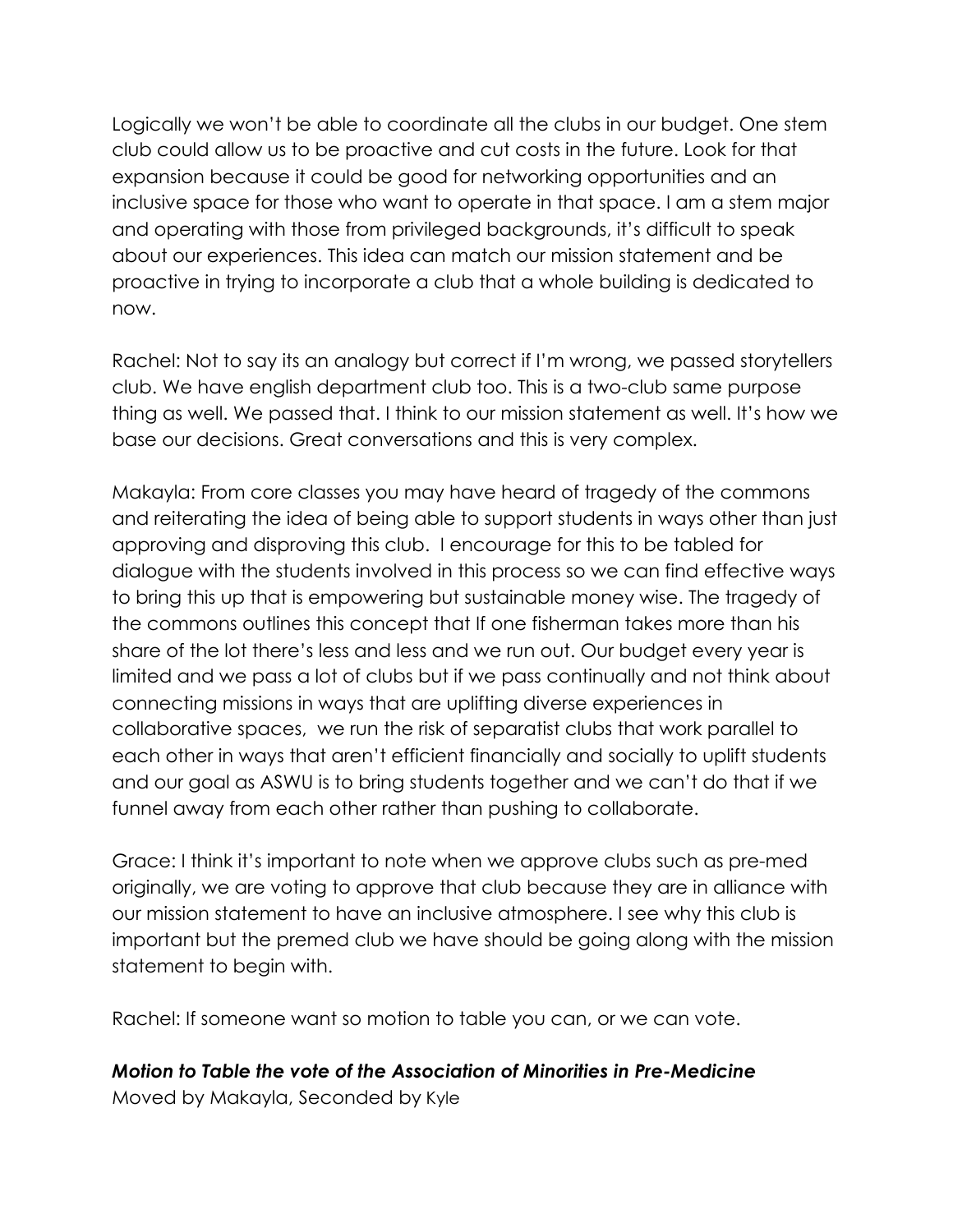Discussion: None

In favor: 17 | Opposed: 3 | Abstaining 0 Motion passes

#### **Financial Director Updates**

Capital: \$19,090 Unallocated: \$17,185.35 Travel: \$4,980

Abby: These are the account totals. I do not have many updates. I encourage you to be on top of requisitions in the spring as deadlines are fewer so be on top of that and be 2 weeks ahead.

 $\_$  , and the set of the set of the set of the set of the set of the set of the set of the set of the set of the set of the set of the set of the set of the set of the set of the set of the set of the set of the set of th

 $\_$  , and the set of the set of the set of the set of the set of the set of the set of the set of the set of the set of the set of the set of the set of the set of the set of the set of the set of the set of the set of th

### **President Updates**

- Spring Fact Book

Rachel: Every semester there is an internal fact book that comes out. These are numbers across the institution on the 10<sup>th</sup> day when most are locked in for the semester and campus climate is measured. I want to share some numbers because they are our constituents, and they matter. We currently have 2035 undergraduate full-time day students. Everyone is a full-time student unless you are below 12 credits. Last fall was 2193 students. This drop is from graduates' mid-year or people leaving. One thing that is cool is we have 118 international students this spring which is up 40 from last spring. The fact sheet noted the countries represented most are Mongolia Nigeria, India, Nepal, and Ethiopia. We have 10 brand new first year students in this spring. We also have 22 transfers this semester. Keep an eye on them because they didn't experience fall so reach out to them and tell them about ASWU and how we can serve them. They are important populations. Also, interesting – fall freshmen cohort persistence number from last fall to know says how many people have stayed here and it is 91.8%. This is the lowest in last 5 years by .05% and down by a whole percentage. 10% left. This is the bigger picture at Whitworth.

### - Tabling for Constitution Vote

Rachel: Our vote is on Friday at 8am to 8pm so please vote. Tell your friends and exercise due diligence with that. Chris and I are tabling in Lied to remind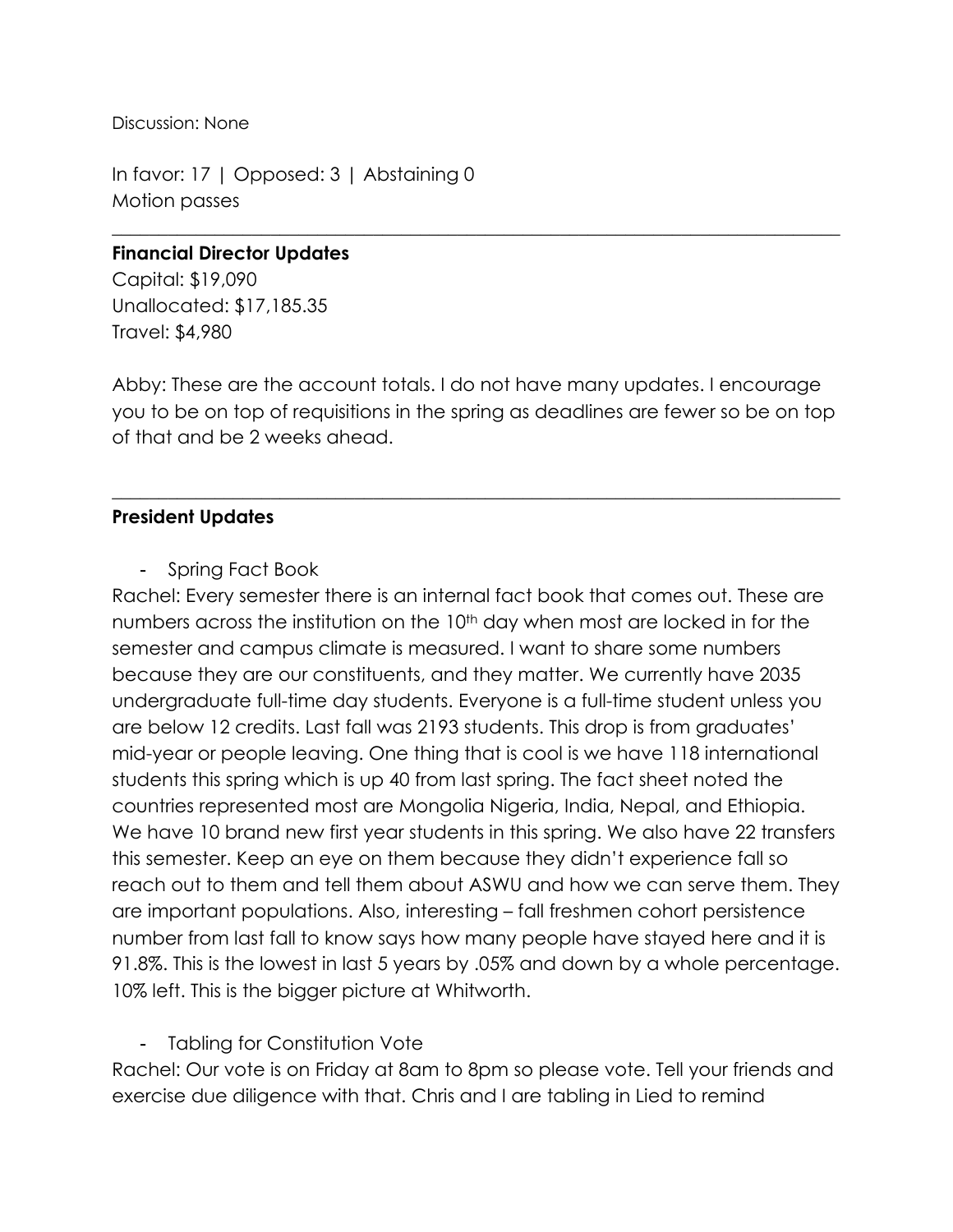students. We need people to table with Chris from 12:30-1 on Friday for 30 minutes of tabling. Thank you, Samie.

## **Vice President Updates**

- Passing of the Torch

Chris: For those in elected positions and execs as well, come up with materials to give the next person. I am giving you advance notice so you can think about what items to pass down

 $\_$  , and the set of the set of the set of the set of the set of the set of the set of the set of the set of the set of the set of the set of the set of the set of the set of the set of the set of the set of the set of th

## - BSU Workshop

Chris: Another event for black history month led by Roberta Wilburn our interim DEI officer. It's about the contribution of African American people to American life on the 28th in the crow's nest at 5pm. Contact jaketaylor@whitworth.edu for more information. Hope to see you there, it's a great opportunity to see a community looking at growth of our nation.

### - Meal Cards

Chris: We will provide meal cards to those, prioritized for off campus and neighborhoods, who came to the meeting today. They are for Sodexo to eat dinner with us as a team.

# - Student Highlight

Chris: Mario Gonzalez is our student highlight this week. We see him at lots of events and wanted to show our appreciation because he has been appearing lots and taking photos and recognizing student athletes and activities and he is doing great this year.

### **Past Events:**

- Comedy Magician Derek Hughes

Hannah: The event went well. We had about 115 people so great attendance. It was lots of fun and people had fun.

 $\_$  , and the set of the set of the set of the set of the set of the set of the set of the set of the set of the set of the set of the set of the set of the set of the set of the set of the set of the set of the set of th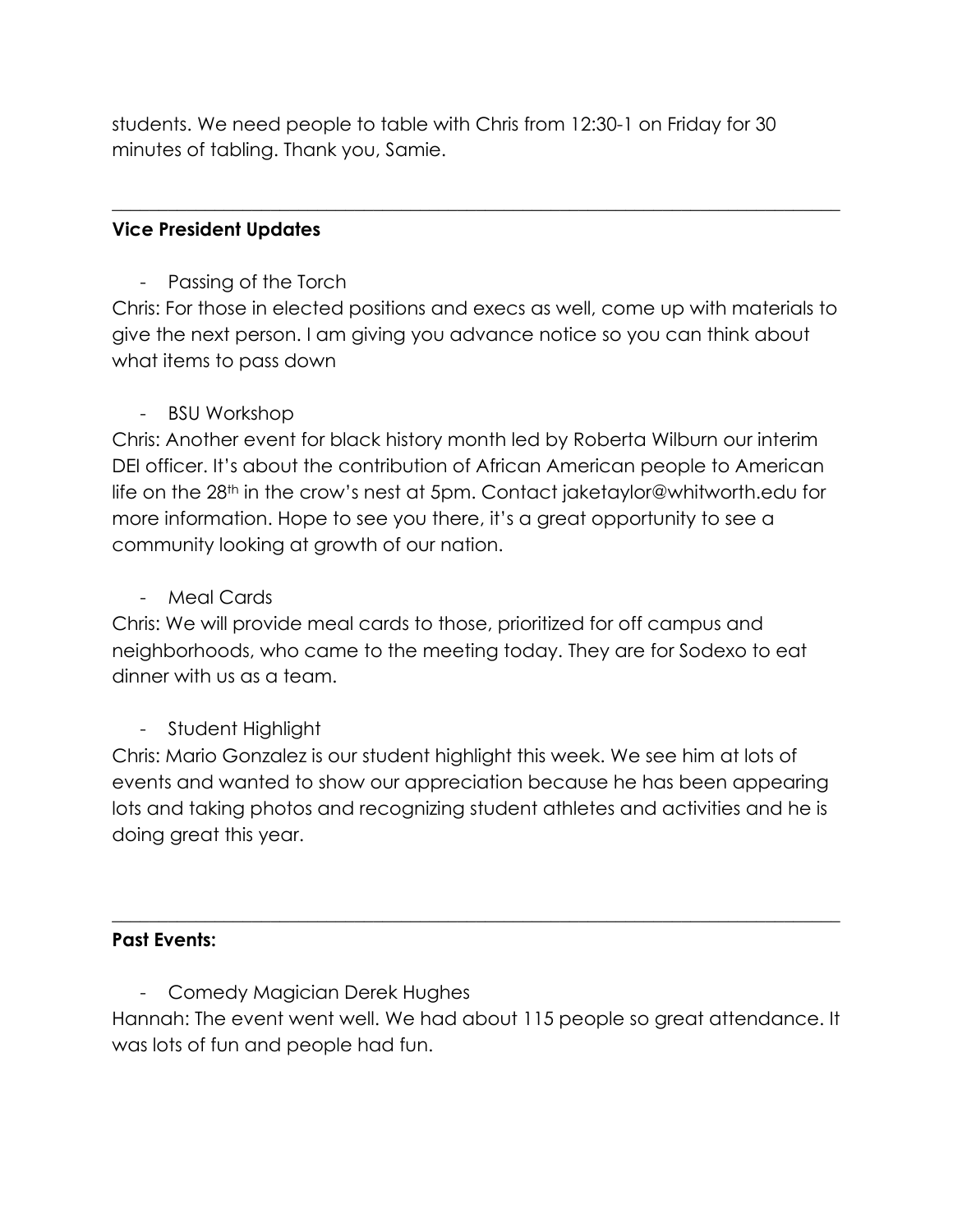Grace: I heard nothing but great things. People said they want him to come back and be the concert at orientation and more. Awesome job.

# - Mascot Retirement/Reveal

Georgia: Overall it went well. We had a lot of people working and thank you to those contributing, we had 5 minutes to pull it all off so thanks for the patience. Patches was accepted pretty well with some hesitance at first due to previous rumors. Once they saw him dancing and interacting most people didn't have negative feedback. I am proud and proud of our work.

Aidan: I had lots of friends that were excited about patches and his Instagram, and they are following it.

Christian: If we ever use confetti again, we need a dustpan because we picked them up by hand.

 $\_$  , and the set of the set of the set of the set of the set of the set of the set of the set of the set of the set of the set of the set of the set of the set of the set of the set of the set of the set of the set of th

# **Upcoming Events:**

- BSU Harlem Renaissance

Munya: Pull up Friday for food and music. Come celebrate black history month.

Jessica: I talked to Dollar, and she is asking for 3-4 people to help with set up at 4:30pm. It will take about an hour. If you are interested reach out to me after the meeting.

Chris I'll be there. There should be food early.

- Interfaith Dialogue

Jenna: I am so excited, they come tomorrow. The main event is Friday night at 7pm. It is a Christian scholar and theology professor and a Muslim scholar and author and political science expert talking together about what it's like to have relationship with people who have different faiths without disregarding your own faith convictions. It's unique. It will be 7pm in the RTT with free pizza, giveaways, and a cool discussion after as well. All student leaders are invited to a special student leader workshop on Friday from 3-4 in WEY 111 to meet in a small setting and learn about how leaders can engage in these topics and what it would look like. It would be helpful for leadership and to show students care about this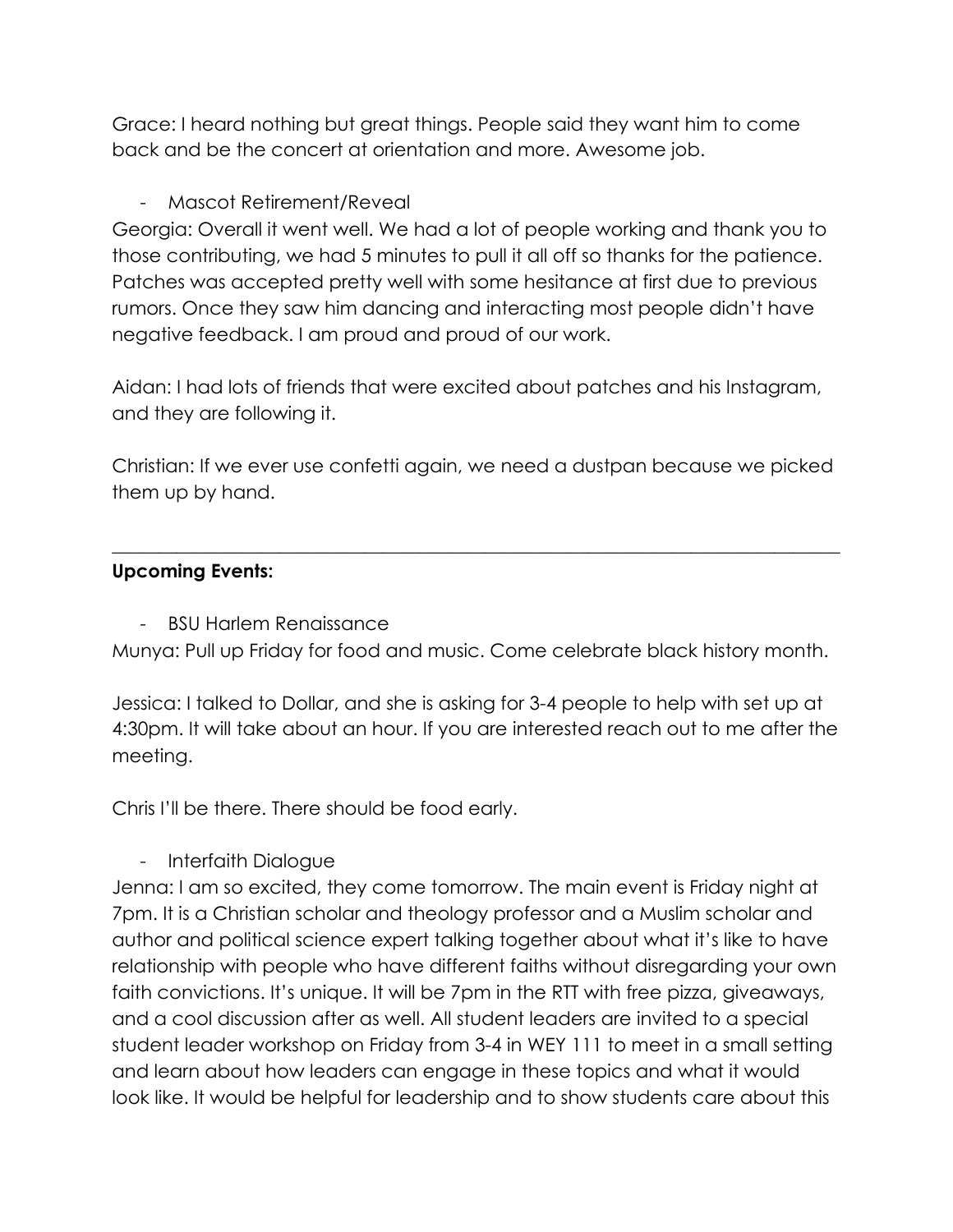and how we can interact and represent our diverse student body. What kind of snacks would get people there?

Chris Hot Cheetos. Hot chip bags at WinCo. \$9.17 with tax.

Makayla: Rice Krispies

Rachel: Ice cream

### Chris: Hot cocoa

- Club Fair

Jamie C: Next Thursday March 3rd is club fair, and we have 16 clubs signed up. It will be in the MPR from 11:30-1:30pm. I was a transfer student in the spring of my freshman year, so I wasn't able to join clubs right off the bad and other people feel the same way. If you know transfers or freshman who are looking to be involved again let them now. Half of our clubs will be there almost. They can learn more about these clubs.

- Mental Health Week

Rachel: We are as an exec team talking about mental health on campus. March 14-18th is THRIVE week. We will have passive and active events with engaging communities to be healthy and grow and find community. More to come.

\_\_\_\_\_\_\_\_\_\_\_\_\_\_\_\_\_\_\_\_\_\_\_\_\_\_\_\_\_\_\_\_\_\_\_\_\_\_\_\_\_\_\_\_\_\_\_\_\_\_\_\_\_\_\_\_\_\_\_\_\_\_\_\_\_\_\_\_\_\_\_\_\_\_\_\_

### **Constituency Reports**

### **Baldwin-Jenkins**:

Kyle: I have another story. There are fire alarms, inconsistent noises throughout the night, and pungent odors in the hallway. BJ has adjusted to the new semester in our own way. We have had 4 fire alarms. It's been bad. Rebecca is living in Stewart and hears all of us walk out in the middle of the night. We had 2 fire alarms 12 hours apart exactly.

# **Incoming Student Reps**: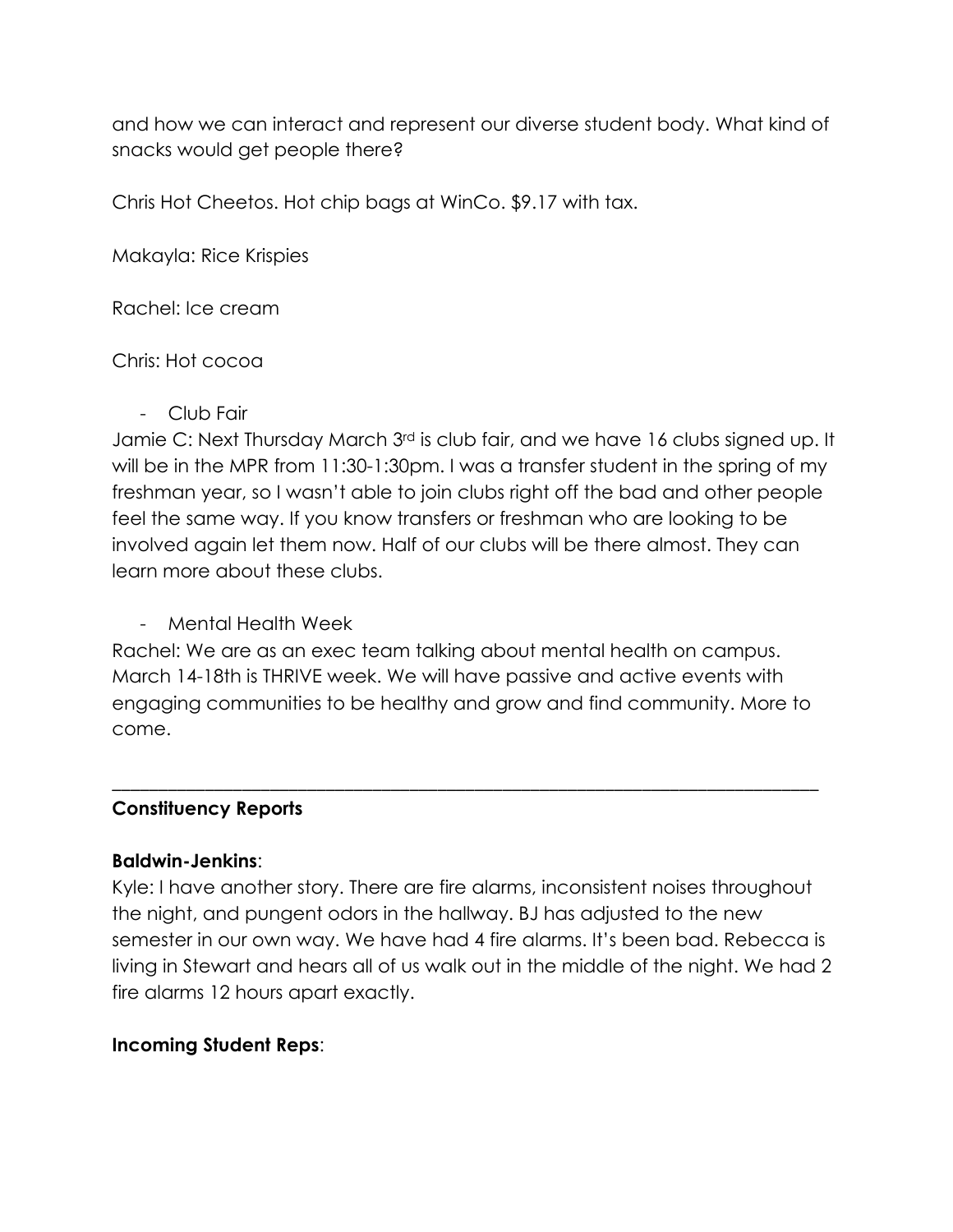Elisa: We are vibing. We are getting antsy about if masks are coming off, but I don't have answer for them. I have been telling them to wait for a Whitworth email.

Michelle: We are doing great. People are excited to apply for positions and some of my friends want to run for ASWU positions.

### **Off Campus:**

Reeshika: We are doing good. We sent newsletters this week and sending a survey this upcoming week. We are planning an event on March 10<sup>th</sup> and more details to come.

## **The Village:**

Hannah: We are doing okay. We finally got some people to go to study times which is nice. There has been nobody but it's okay.

## **Warren:**

Logan: Warren has been good. Everyone is freezing. People are getting ready for the first exam rounds. We are staying on top of work and the lounge has people studying every night. We enacted Sunday study primetimes and every Sunday is like that.

# **International Students:**

Michael: We are doing great. I don't have anything specific this week.

# **Neighborhoods:**

Payton: We are doing well. Participation at events is low which isn't rare. A handful of people are overwhelmed by this semester and juggling lots. They are pretty optimistic though.

# **Ballard:**

Katelynn: I have an event coming up, it's the awkward middle school dance. It is a campus wide event in the HUB this year, but I don't know where yet. There will be lots happening, and it will be a big event. This semester, we will be needing a few people to help but I don't know with what yet. If you went to dance in middle school and were awkward and you don't want to go back, we are going there. There will probably be awkward foursquare. Ballard is vibing.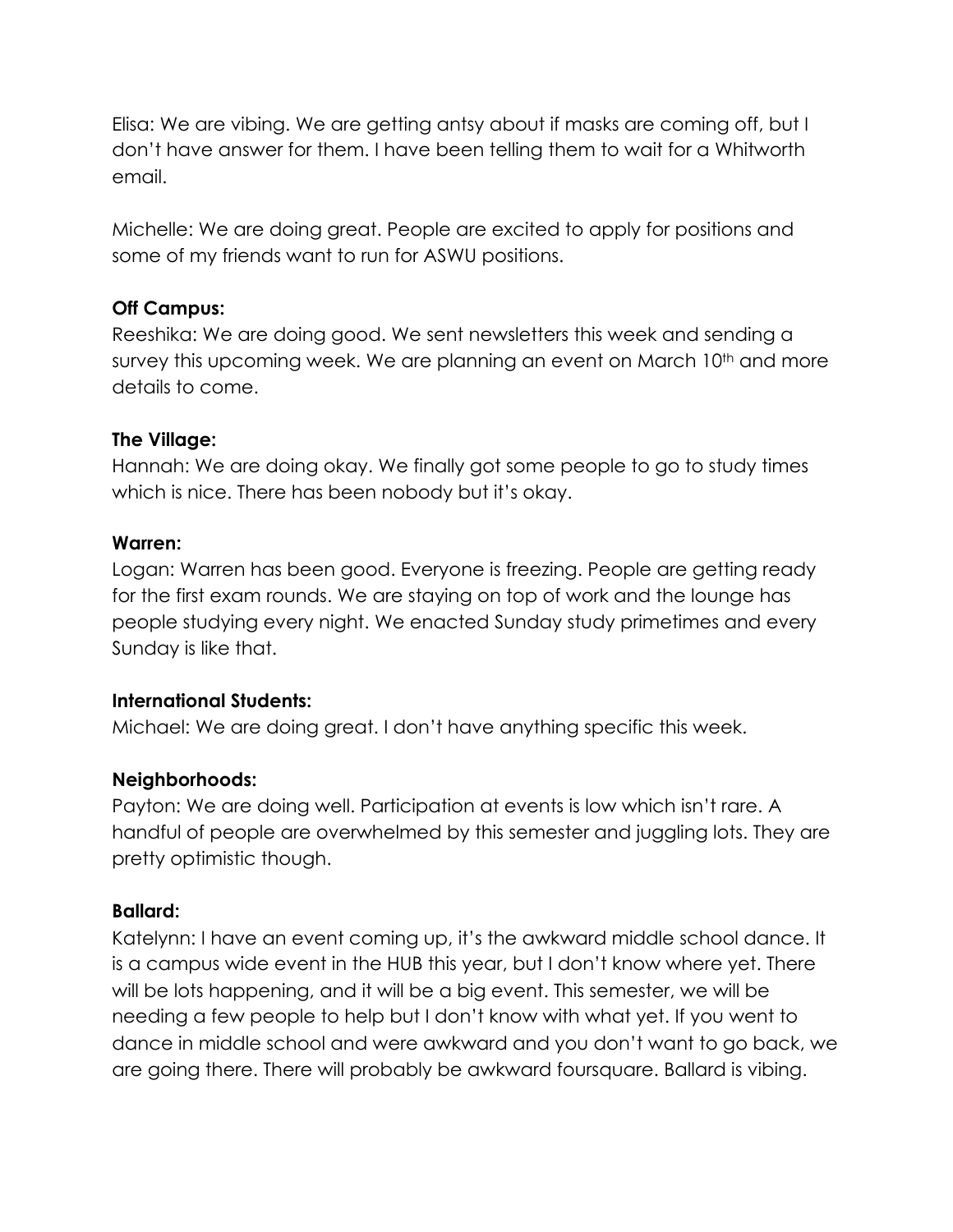## **Boppell:**

Jamie G: We are doing pretty good. We had an event last week with homemade mac and cheese and it had great attendance. That was fun and delicious. Boppell is vibing an getting through the semester well so far.

### **Duvall:**

Larkin: We are doing okay; it has been quiet and there is stress from classes. Majority of our washers and dryers are broken so we are fixing that. There was no heat for a week, I don't know why but it was 55 degrees in some rooms and 30 outside. Glad its fixed. Duvall is trying to get to the weekend.

## **Oliver:**

Grace: Oliver residents have been doing pretty well overall, although the course load has been overwhelming for many. A multitude of residents that I have talked to have reported that regardless of their course load and other commitments, the community in Oliver has been really crucial to relieving their stress and to having a good time. This mostly looks like primetimes, but I know my residents are also very pumped about the upcoming DuvOliver dance. Another thing to report is the excitement from so many (including me) regarding all of the leadership positions opening up. I think we will have a lot of applicants. By next week's meeting, I will have my March check-in survey sent out with more concrete data from residents.

# **Arend**:

Samie: We are doing good. Lot of students are settling into classes and there is less stress in the air and tension. We had our CBS meeting last week which went well. 10-12 people showed up which was good. I am currently in the process of planning a field day for the spring.

### **McMillan:**

Hans: We are doing well. I am hearing complaints about it being too cold in the dorm. From personal experience we were freezing all morning. Primetimes have been fun, and we have done PowerPoint and poetry ones. Freshmen are looking forward to less snow. I put Feb 29th on my last newsletter. Milk and cookies is all Katelynn's tonight, hopefully she does well. We are well.

# **Stewart**: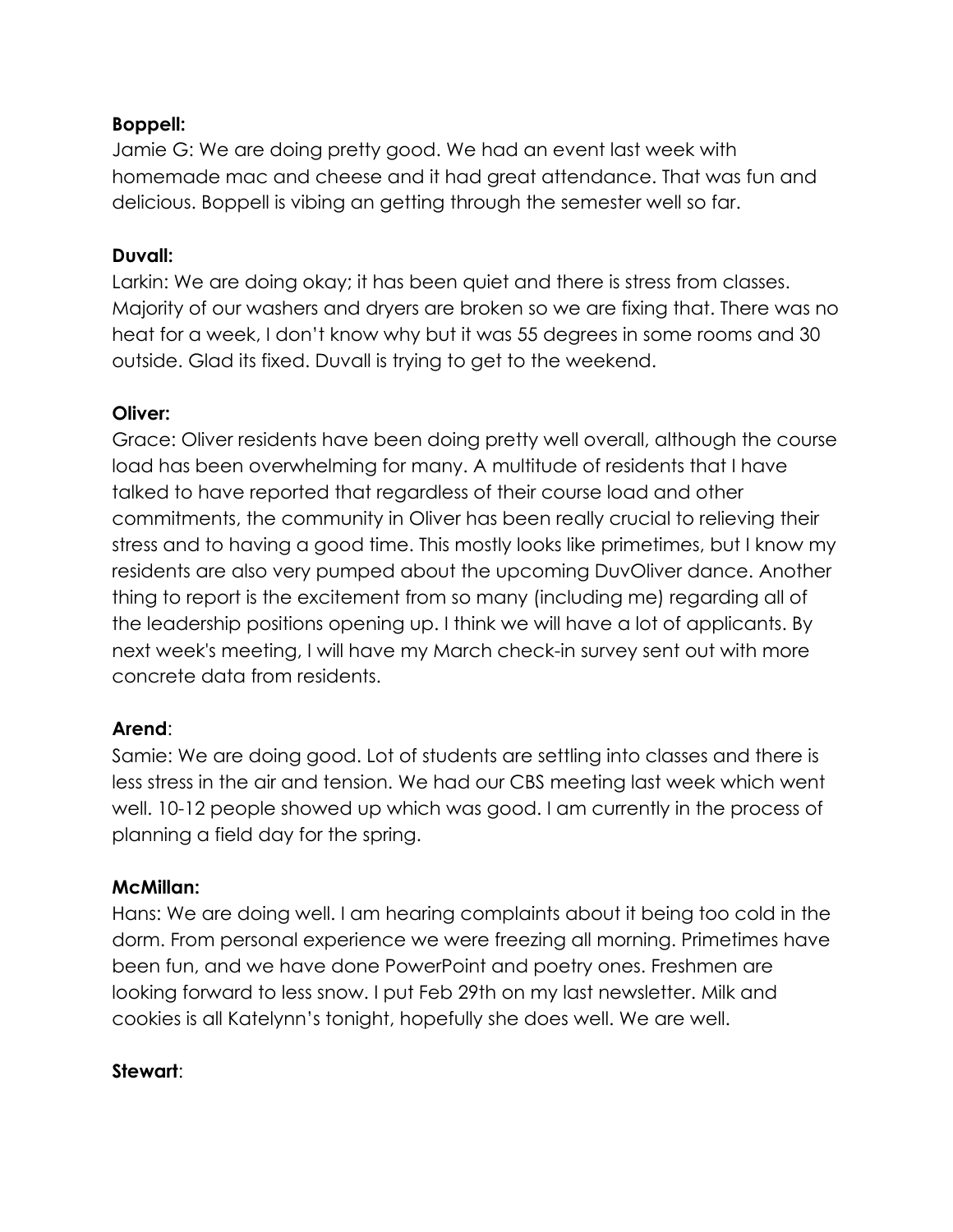Rebecca: We are doing alright. There is lots of stress and a little bit of a low primetime attendance unless food is offered, and the people will then come get food and leave again. Sundays are becoming cereal study primetimes.

\_\_\_\_\_\_\_\_\_\_\_\_\_\_\_\_\_\_\_\_\_\_\_\_\_\_\_\_\_\_\_\_\_\_\_\_\_\_\_\_\_\_\_\_\_\_\_\_\_\_\_\_\_\_\_\_\_\_\_\_\_\_\_\_\_\_\_\_\_\_\_\_\_\_\_\_\_\_

## **Campus Vibes**

Jenna: Lots of updates from campus ministry. Tomorrow night is a documentary film showing called God speed. It is a kickoff for lent which starts off next Wednesday March 2. There is a group that is committing to walking every day and praying together. You can join, it will be once a week. It is based on the film showing at 8pm in WEY 111. Emmaus applications open for the coming school year. Emmaus is an on campus living in the neighborhoods that focuses on justice and faith and they live together to work on that. Let your constituents know about that. Randy Woodley is coming, and he is a theologian Christian speaker focusing on environmental justice. He is speaking Monday night in the RTT at 7pm and has other talks as well. For Ash Wednesday there is a service in the chapel at 7:30am. If you want to know more about lent or Ash Wednesday, come talk to me.

Katelyn: I was told by constituents to ask about backpacks being taken off and put outside of Sodexo. A few constituents are upset because they have expensive science stuff and laptops, and that section is known for stealing.

Jason: If anything is stolen contact security. There are cameras in that hallway so they can look.

Katelynn: Nothing was stolen but they are wondering why we had to leave backpacks out.

Jason: This policy has been implemented and was not enforced for a while but is now back.

Georgia: Yesterday I went in with a backpack and Kathy told me we aren't doing that anymore.

Jason: Contact Megan helm for an answer.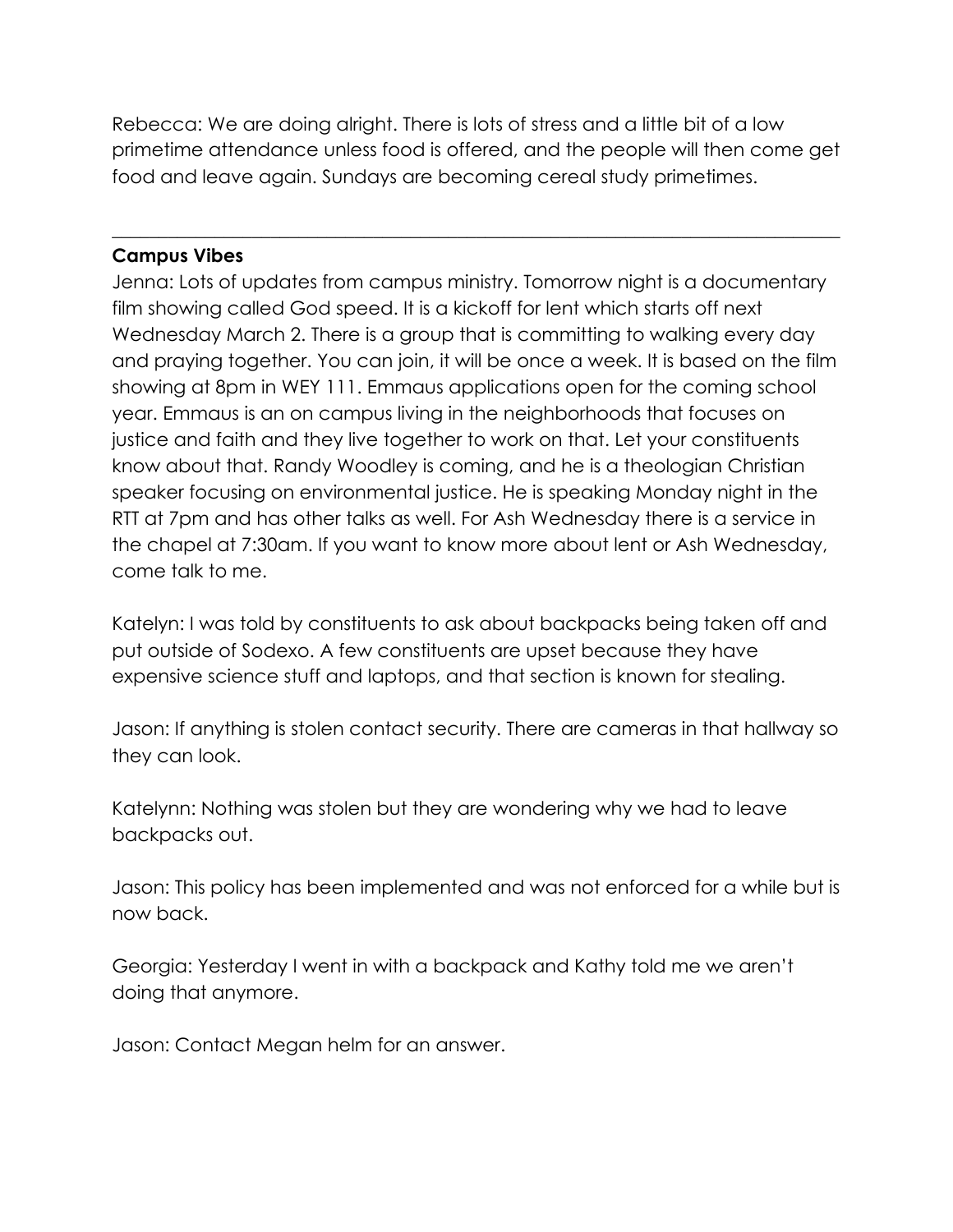Elisa: There is not a lot of support for Native-American students on campus. It's a small amount but there is no space on campus for them specifically and we don't offer much for them. Its something to work on and do a better job with.

Rachel: Do they want to do a club or is it just a general frustration?

Elisa: Not enough resources but a club or space for them would be great too.

Aeron: ASWU applications are open tomorrow for coordinators. We had the leadership fair today. Talk to your finds and people who may be interested if they want a job. I worked on videos on our YouTube channel that highlights the coordinators. If you have questions direct them here.

Jamie F: I sent an email to off-campus students today about the constitution vote. I was surprised I got 10+ responses with questions and people were paying attention. That was encouraging to see.

Kyle: I have heard a little bit of frustration about 3 events being held this Friday at the same time. I don't know what we can do because two are from clubs.

Chris: There is the interfaith dialogue, dance for BSU, and a dance for swing dance club. It happens. We try our best to keep the schedule updated.

Aidan: One update about the senior class gift. We got 63% funded which is great except it is not fully funded so I may ask for reports about things I have to figure things out. It's a volleyball court for students and not our class will be using it but everyone else so let constituents know to donate since they are who would use it because they will want it.

Makayla: I want to mention that we have upcoming event for off campus students and so please come with your housemates. It will be from 7-10pm in the evening. We are not releasing details yet, but it will be in 3 weeks on a Thursday night. We did that because Friday nights are busy for most. If you have concerns with constituents if it's not a good night, encourage them to email a rep or reach out in the survey we are sending out. If you hear issues with that encourage them to reach out.